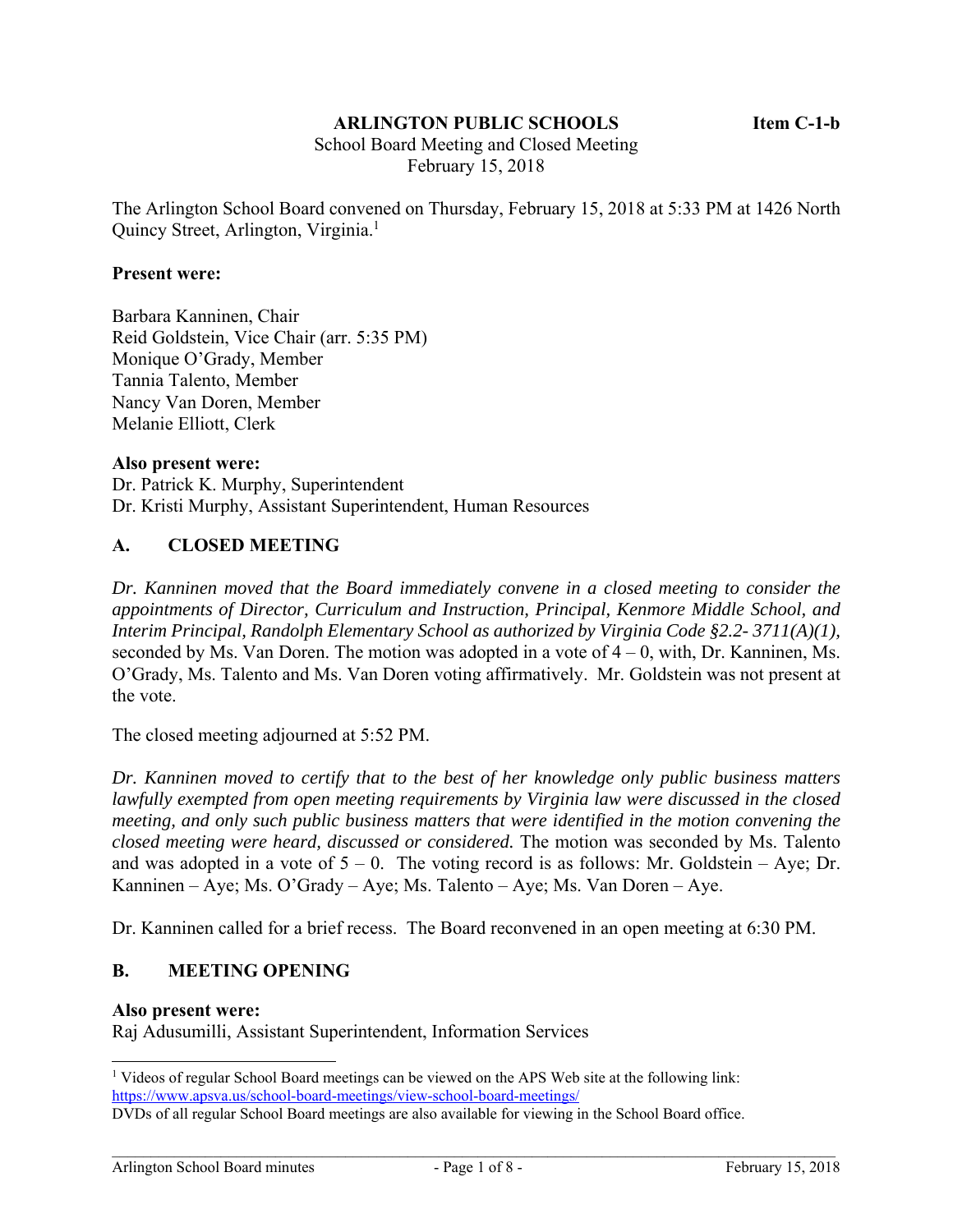John Chadwick, Assistant Superintendent, Facilities and Operations Linda Erdos, Assistant Superintendent, School and Community Relations Cintia Johnson, Assistant Superintendent, Administrative Services Dr. Tara Nattrass, Assistant Superintendent, Teaching and Learning Leslie Peterson, Assistant Superintendent, Finance and Management Lisa Stengle, Executive Director, Planning and Evaluation

- 1. Call to Order
- 2. Presentation of Colors by the Arlington Career Center JROTC

Dr. Kanninen then called for a moment of silence to remember and honor the victims of the recent shooting at the Marjory Stoneman Douglas High School in Florida.

3. Recognitions

The Carlin Springs Elementary School Chorus sang the African American National Anthem led by Claire Ruggiero. Pam Farrell, Supervisor, Arts Education, announced students who were selected for the All Virginia Jazz Band, the Jazz Ensemble and the Virginia Honor Choir. In recognition of National School Counseling Week, Pam McClellan, Supervisor, Counseling Services, introduced students and counselors from Barcroft, Claremont and Nottingham Elementary Schools who demonstrated social/emotional skills that they have learned. The Board congratulated Dr. Marjorie Myers, Principal, Key School, who received the Officer's Cross of the Order of Isabel la Católica from the Embassy of Spain for her support for Spanish instruction.

4. Announcements

Dr. Kanninen made the following announcement:

 February 24, 2018 School Board Retreat, 9 AM – 2 PM, Washington-Lee High School Library, 1301 N. Stafford Street, Arlington, VA 22201

Ms. Talento announced School Board Clerk Appreciation Week, and Board members expressed appreciation for the Board office staff.

Dr. Murphy announced dates of interest including events in honor of Black History Month. He congratulated Almaz Abebe, a Virginia Most Outstanding Crossing Guard, and announced Love the Bus Week and Pre-K, Kindergarten, and Summer School registration. He also shared information about the move of the Administrative Offices to the Sequoia Plaza location, and reviewed the FY 2019 budget timeline.

# **C. CONSENT AGENDA**: (7:12 PM)

*Ms. Van Doren moved that the Board adopt the consent agenda*, seconded by Ms. Talento. The motion was adopted in a vote of 5 - 0, with Dr. Kanninen, Mr. Goldstein, Ms. O'Grady,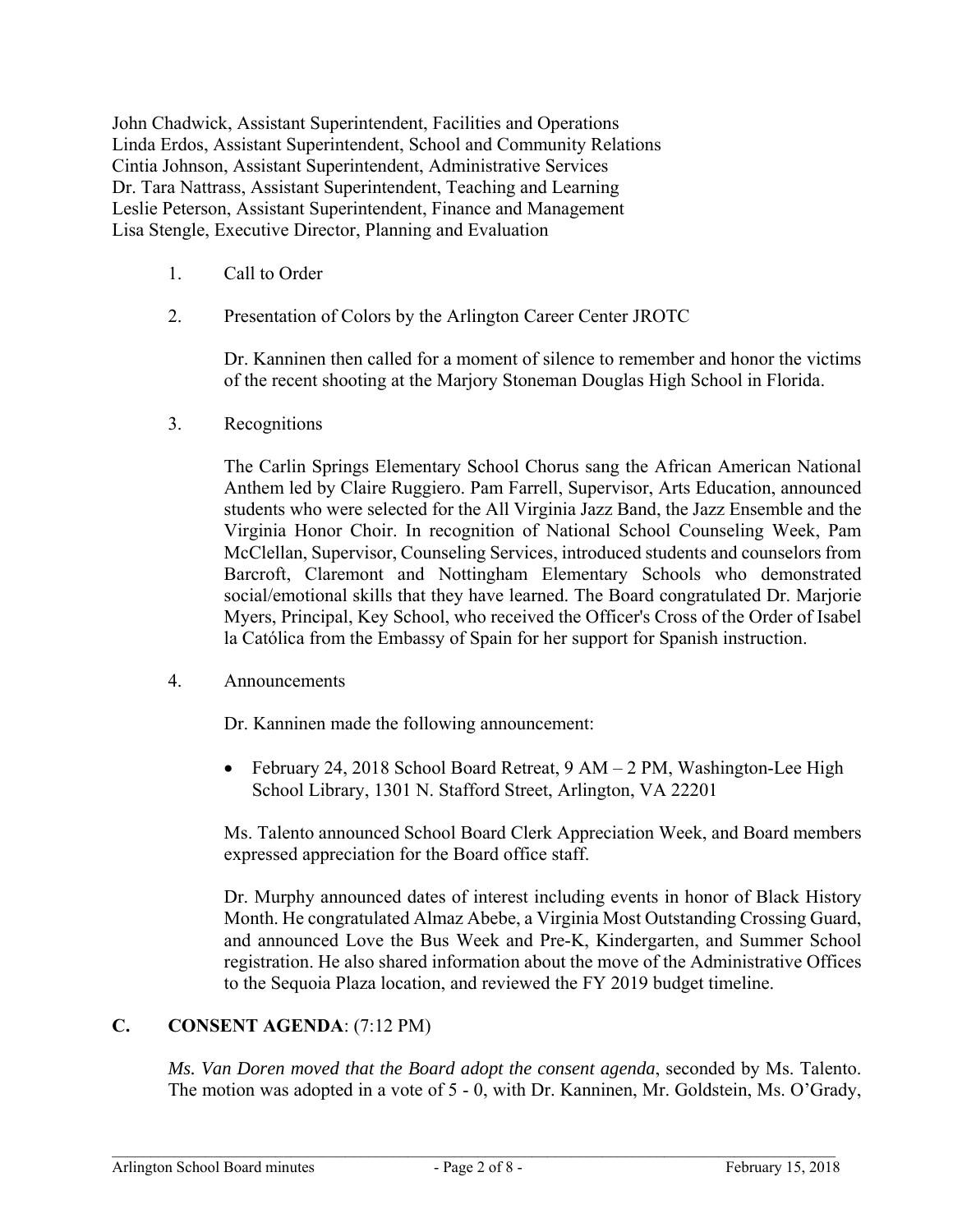Ms. Talento and Ms. Van Doren voting affirmatively. The following items or actions were approved as a part of consent:

- 1. Minutes:
	- a. December 6, 2017 Work Session on The Whole Child and Wellness
	- b. December 14, 2017 School Board Meeting
	- c. February 8, 2018 Closed Meeting
	- d. February 9, 2018 Committee of the Whole Meeting
- 2. Personnel actions

# P/E-SCALE PERSONNEL

- 2 Appointments
- 4 Changes In Position/Salary

# T-SCALE PERSONNEL

- 2 Appointments
- 1 Resignation
- 1 Resignation (With Prejudice)

# A-SCALE PERSONNEL

- 5 Appointments
- 1 Change In Position/Salary
- 3 Resignations

## SUPPORT SERVICES PERSONNEL

- 5 Appointments
- 2 Changes In Position/Salary
- 1 Classification Request
	- Administrative Assistant
- 1 Demotion
- 3. Construction Contract Award for Randolph Modernization Moved to Action
- 4. Construction Manager at-Risk contract Award for the New Elementary School at Reed
- 5. Religious Exemption
- 6. Personnel Matter

Dr. Kanninen announced that as a part of consent, the Board appointed Sarah Putnam Director, Curriculum and Instruction, Bryan Boykin as Principal, Kenmore Middle School, and Donna Snyder as Interim Principal, Randolph Elementary School.

# **D. CITIZEN COMMENT ON NON-AGENDA ITEMS**: (7:16 PM) – CHECK DVD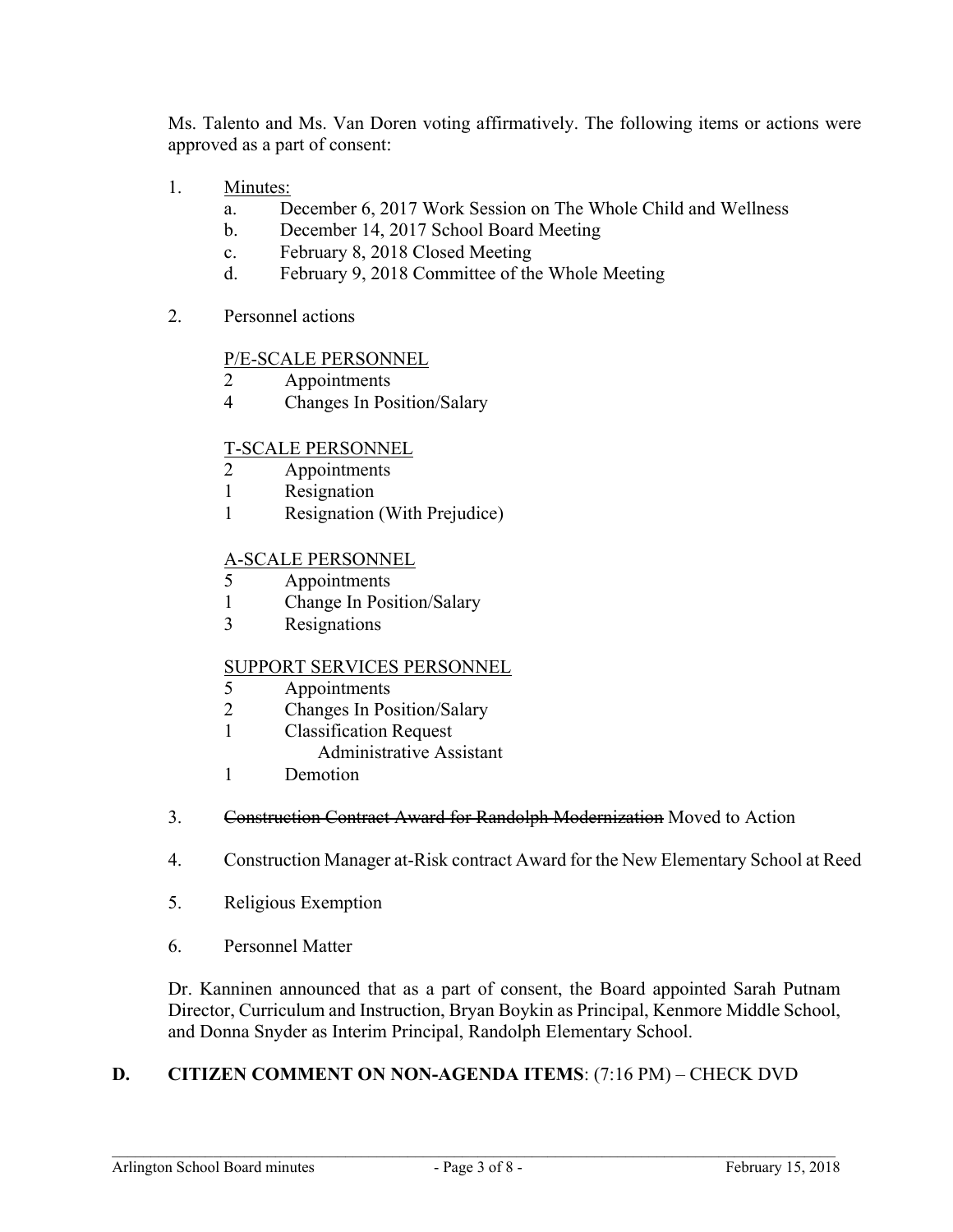The following speakers addressed the Board concerning accessibility and universal design at the new location for the Stratford Program, commenting on the importance of inclusion for students with disabilities, encouraging APS to ensure that all schools are designed to be accessible to all, and thanking staff for reaching out to address these concerns.

*Genevieve Kelly,* parent *Tauna Szymanski*, parent *Keith Chanon,* parent *Heather Eilers-Bowser,* parent *Tina Kuklenski-Miller,* parent *Julia Rauen,* parent *Sada Aksartova,* parent *Kathy Guernsey,* parent *Ann Kelly,* parent *Janna Dressel,* parent *Caroline Levy,* parent *Elizabeth Priaulx,* resident

The following speakers addressed the Board asking that Campbell Elementary School and the instructional program there be kept as is at the current site:

*Stacey Zee,* Campbell parent *Kathryn Evans,* Campbell parent

The following speakers addressed the Board asking that the Children's School and Integration Station partnership be maintained, describing the benefits of this collaboration for students in both programs:

*Gina Rocco,* TCS parent *Amelia Black,* TCS parent *Jena Kotler,* TCS and Nottingham parent *Megan Lynch,* TCS parent

The following speakers also addressed the Board:

- *Cory Folliard,* Nottingham parent: expressing concerns about the delivery of special education and the Arlington Tiered System of Support at Nottingham and other schools.
- *Jim Hurysz*, resident: encouraging the Board to begin comprehensive planning to accommodate the increasing enrollment that will result from the growing population.
- *Kevin Carey,* bus driver: expressing concern about low benefits and other contract issues for bus drivers and other employees, and asking for a standard for granting stipends.
- *Ingrid Gant,* AEA President: asking the Board to look at providing professional bonus/stipend and other benefits to bus drivers and other employees.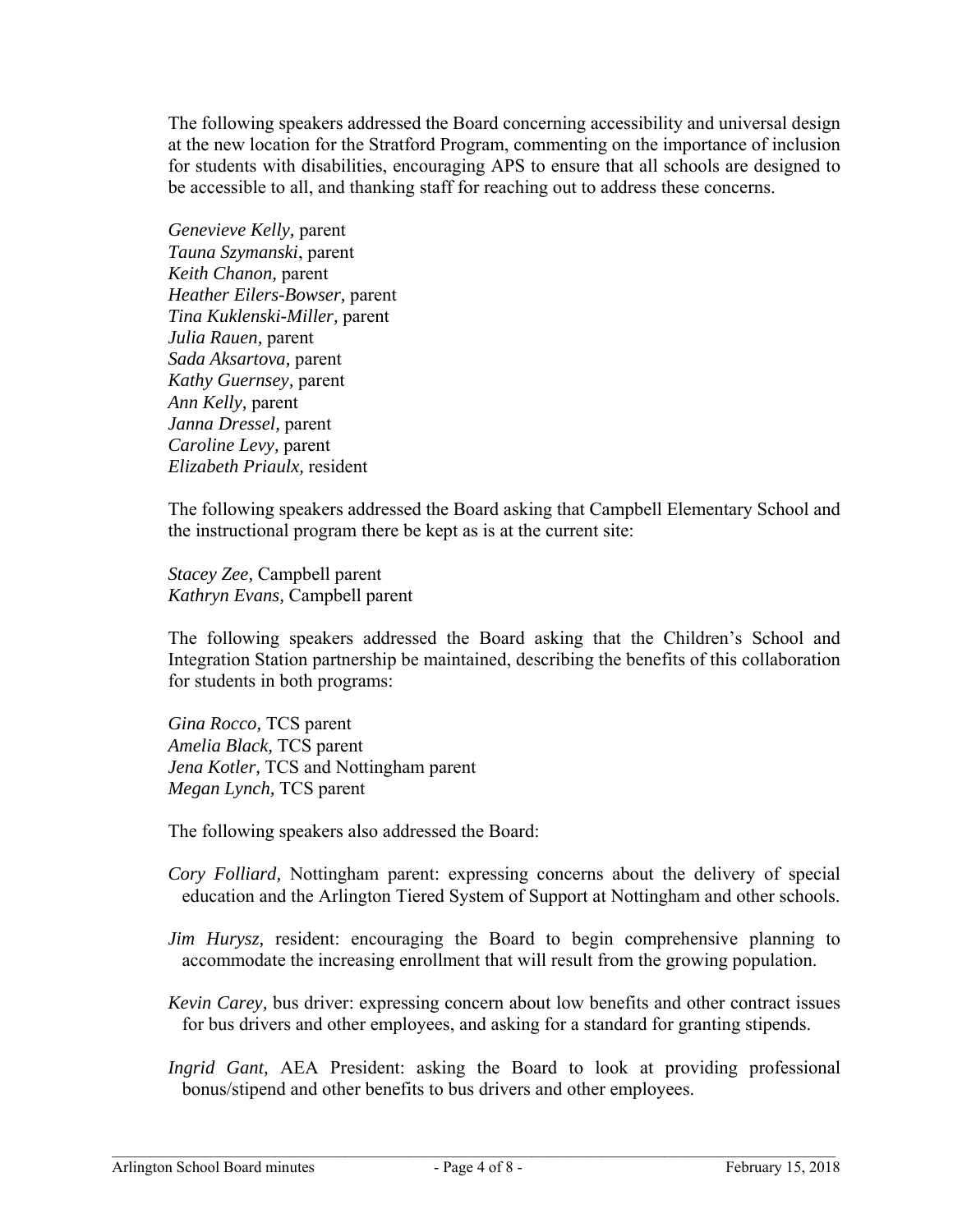*Milagros Martinez,* AEA member: stating concerns about discrimination and harassment at some sites in APS.

Dr. Murphy and Dr. Nattrass described efforts to address concerns and to strengthen inclusion in the new facility at Wilson as well as in all APS programs.

# **E. MONITORING ITEMS**: (8:18 PM)

## 1. Superintendent's 2017-18 Action Plan Update:

Dr. Murphy presented the update, reviewing the status of the initiatives in the 2017- 18 Action Plan. Ms. Erdos reviewed the status of the School/Facility Naming Policy initiative and Dr. Murphy then updated the Board on the acceptable use policy being revised, and development of the inclusion policy. He reviewed initiatives related to preparations for new schools and program moves, including the elementary school planning initiative. After reviewing operational planning initiatives such as the Capital Improvement Plan, the Strategic Plan and the FY19 budget, Dr. Murphy also highlighted capital initiatives. In closing, he encouraged all to visit the Engage Web page for updates.

The following speaker addressed the Board:

*Josh Folb,* parent: sharing concerns about inconsistent delivery of inclusion in different schools, and looking forward to development of a policy that insures equitable services to all students.

Ms. Van Doren asked for an open, inclusive discussion with the community as the inclusion policy is developed so that there is a common understanding of what inclusion means in Arlington. She also asked for a plan and timeline for this effort so the community can stay informed and aware of the effort.

2. Update on Graduation Requirements: (8:37 PM)

Mr. Tyrone Byrd, Director of Secondary Education, presented revisions to graduation requirements that are being enacted by the Virginia Department of Education (VDOE). Changes include revised graduation requirements, a reduction in the number of Standards of Learning tests required, and implementation of the "Profile of a Graduate." Additional components include a focus on the five key competencies, career exploration and planning, and standard and verified credits. The requirements go into effect in the fall of 2018 and will affect students graduating in 2022. Mr. Byrd then provided more detailed information about the Profile of a Virginia Graduate as well as the five competencies. This effort will also provide students with more opportunities to learn about employment options and career paths. Mr. Byrd also summarized changes to verified credits needed.

Board members encouraged providing students with more opportunities to participate in internships and other learning opportunities, and Mr. Byrd confirmed that APS will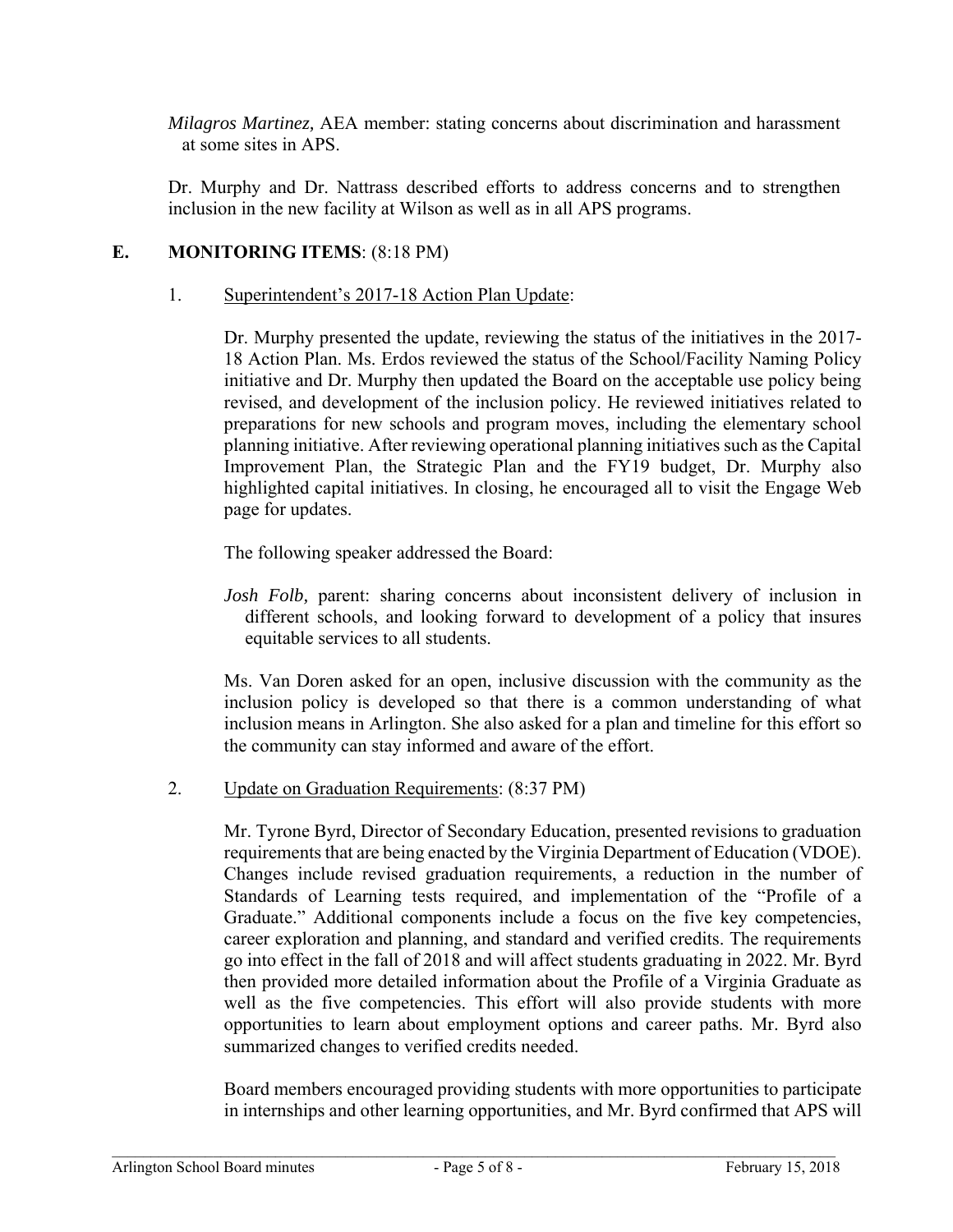take advantage of the proposed changes to increase options available to students. Dr. Nattrass also confirmed that these enhanced opportunities will be consistent across the schools. Dr. Murphy spoke to the work of the state innovation committee as related to this initiative, and also recognized the value of using performance assessments. The group discussed how the new requirements will be incorporated into the current program, and the types of changes that may be seen in the classroom.

## 3. Human Resources Update: (9:00 PM)

Dr. Kristi Murphy presented the update, reviewing the mission of Human Resources and highlighting the employee groups represented in APS. She shared data on teacher qualifications, staff diversity and how it compares to student diversity, and staff satisfaction data. Dr. K. Murphy then described the five departments within Human Resources. Sharing highlights, she confirmed APS has strong participation in benefits and provides strong support for employees. APS is working to expand partnerships with target universities to address diversity, and to strengthen APS' presence on social media. APS enjoys a high rate of teacher positions filled on the first day of school, and there is strong support for the assistant to teacher program. Moving forward, Human Resources will develop a comprehensive communications framework and an employee engagement framework, and plans to redesign the information system. In addition, Human Resources is working to strengthen financial education for employees and is building a five-year cycle to review and update job classifications.

The following speaker addressed the Board:

*Josh Folb,* teacher: asking Board to look more carefully at data on staff satisfaction and appreciating the efforts to build a review cycle for all positions, and encouraged continued efforts to provide meaningful professional development.

Responding to questions, Dr. K. Murphy provided clarifying information on the employee groups and questions in the community satisfaction survey. Staff agreed to bring detailed information about benefits available to employee groups to the Board. Dr. K. Murphy also described the class specification review process in more detail. Also discussed were factors that contribute to staff satisfaction, how to better support employees, and efforts to strengthen employee advisory groups. Other topics of interest were student teaching opportunities and building a robust substitute pool. The Superintendent spoke to efforts to build morale among staff and the Board encouraged making sure staff members know who to turn to if they have concerns about workplace issues. Other topics briefly discussed were bus driver positions and the plans to upgrade the Human Resources Information system.

## **F. INFORMATION ITEMS**: (10:09 PM)

- 1. Revision of Select School Board Policies
	- a. School Board Policy 35-4.1 Human Relations Employee Assistance Program
	- b. Policy 35-4.3 Workplace Violence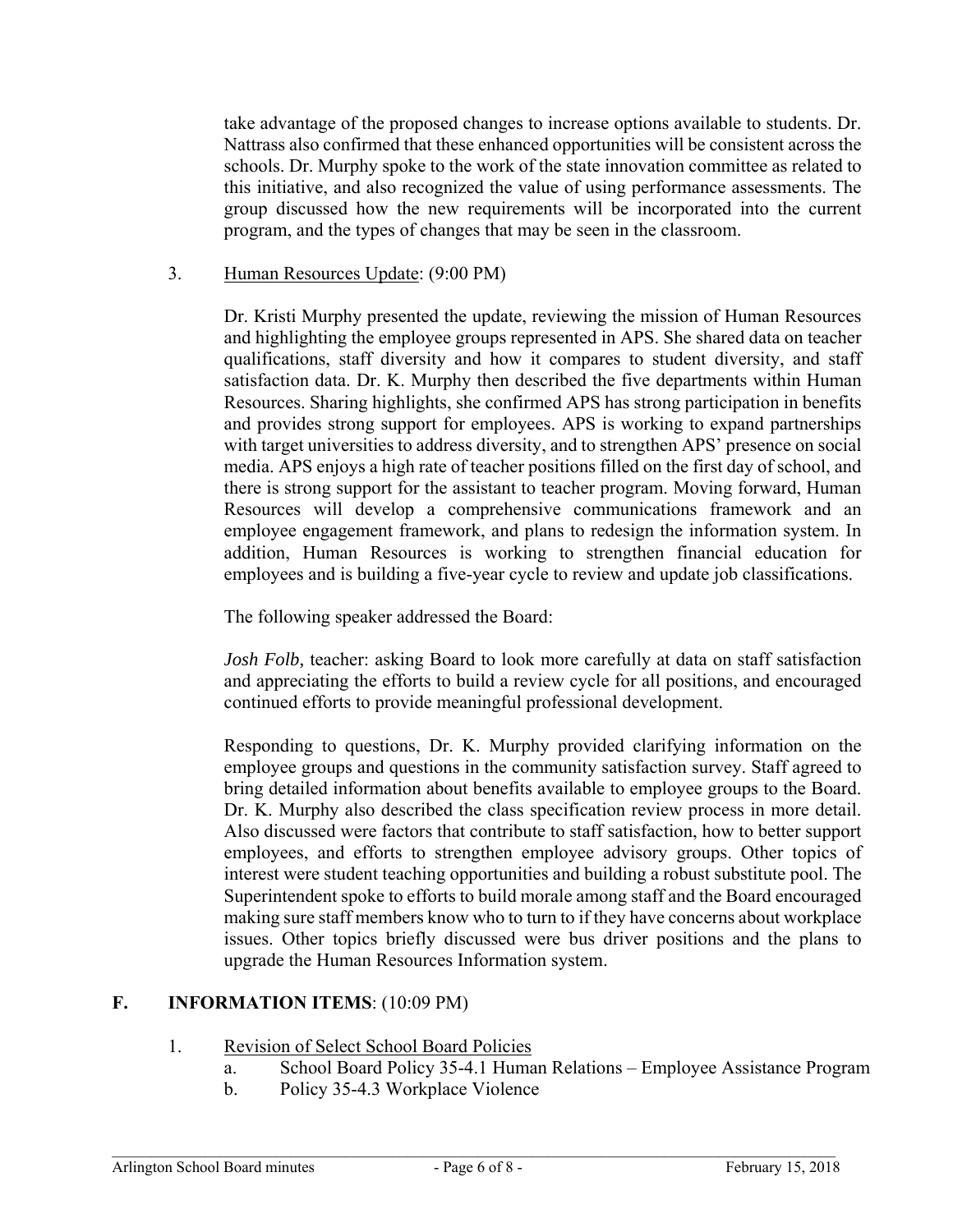Ms. Ellen Kennedy, Director of Employee Assistance presented revisions to two policies for information. She explained that the revision to Policy 35-4.1 provides a more updated list of services provided and code references, and the revision to Policy 35-4.3 updates the definition of workplace violence to provide better understanding to supervisors.

The following speaker addressed the Board:

*Ingrid Gant,* AEA: asking for more support for staff members who feel discriminated against or threatened.

Ms. Talento was concerned about the reference to suicide in the workplace violence policy and asked staff to review the wording to ensure that it does not stigmatize individuals with mental health issues. Ms. Kennedy appreciated this concern and confirmed that the policy goal is to assist employees in getting the help they need. She agreed to revise the wording to addresses this concern. Tara Wooldridge, Director of Employee Assistance, briefly described services available to employees.

2. Final Design for Yorktown Internal Modifications: (10:30 PM)

Jeff Chambers, Director, Design and Construction, presented the proposal. He confirmed the project goals were to increase classroom utilization to 6/7 model, to add flexible teacher spaces so classrooms are used more efficiently and to capture underutilized space and use it more efficiently. He then shared highlights of the final design which resulted in space for an additional 310 students.

The following speaker addressed the Board:

*Jim Hurysz*, resident: commenting on growth in the county and the need to plan better to accommodate that growth.

Ms. Van Doren appreciated this process and the innovative approach to using space. She encouraged staff to not identify space as the special education room, as the space can be used for many purposes.

3. Determination to use Construction Management at Risk Delivery Method for the Education Center Renovation: (10:44 PM)

Mr. Chambers explained the item, which will help APS better manage costs for the renovation project at the Education Center. After describing the advantages of the CMR model, Mr. Chambers shared the staff recommendation.

4. Randolph Window Replacement Phase 2 Contract Award: (10:48 PM)